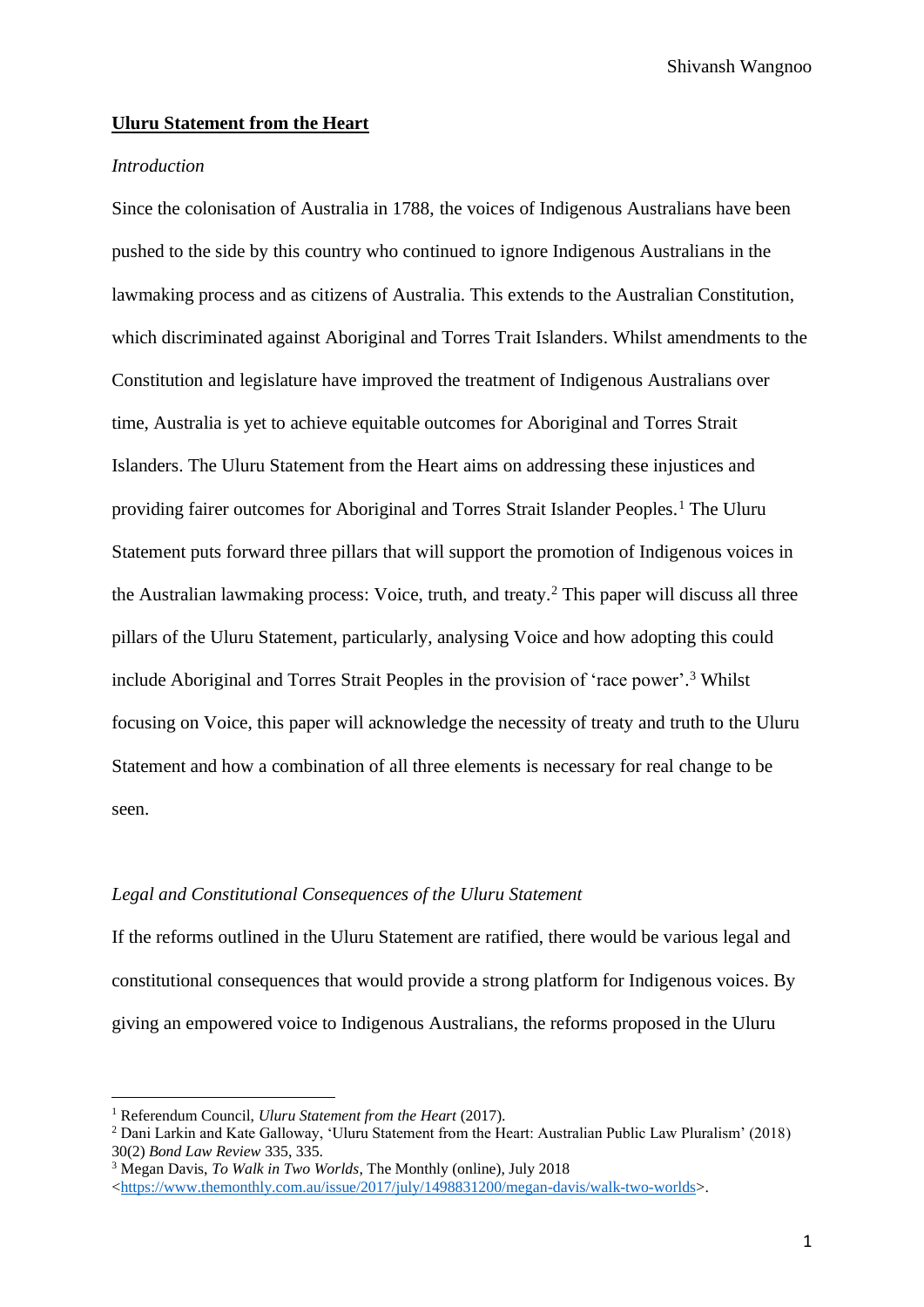Statement would target the pre-existing issue of Indigenous Constitutional vulnerability.<sup>4</sup> S 51 of the Constitution allows for special treatment of Aboriginal and Torres Strait Peoples, for benefit and disadvantage, although historically it has largely been the latter.<sup>5 6</sup> A constitutionally enshrined Indigenous voice would reduce the power imbalance between the Federal government and Aboriginal and Torres Strait Island Peoples by creating an environment in which Indigenous Australians can make inputs and influence laws that affect their lives. This would provide an ability for Indigenous Australians to better integrate Indigenous customary law into modern Australian laws and create a constitutionally bound plural legal system.<sup>7</sup> However, these changes to the constitution would only be possible if a referendum is held and a majority of Australian voters believe that a First Nations voice should be enshrined in the Australian Constitution. Whilst there is the alterative option of passing legislation, this would be subject to amendments made by parliament over time. Furthermore, Indigenous rights have been recognised by the general public and as supported by studies completed by the 'From the Heart' campaign, 56% of Australians would be supportive of a constitutionally enshrined First Nations voice and has risen in the past few years. <sup>8</sup> Whilst this does not depict the exact voting choices of all Australians, it provides a likely estimate that the reforms listed in the Uluru Statement could become enshrined into the constitution.

*Indigenous Data and the Uluru Statement*

<sup>4</sup> Shireen Morris, 'The Torment of our Powerlessness' (2018) 41(3) *UNSW Law Journal* 629, 635.

<sup>5</sup> *Australian Constitution* s 51 (xxvi).

<sup>6</sup> Ibid 636.

 $<sup>7</sup>$  Emma Lee, Benjamin J Richardson and Helen Ross, 'The Uluru Statement from the Heart: Investigating</sup> Indigenous Australian Sovereignty' (2020) 23(2) *Journal of Australian Indigenous Issues* 18, 23.

<sup>8</sup> Shahni Wellington, ''Hugely encouraging': Voice to Parliament advocates boosted by poll, *NITV,* (online, 16 July 2020) [https://www.sbs.com.au/nitv/article/2020/07/15/hugely-encouraging-voice-parliament-advocates](https://www.sbs.com.au/nitv/article/2020/07/15/hugely-encouraging-voice-parliament-advocates-boosted-poll)[boosted-poll.](https://www.sbs.com.au/nitv/article/2020/07/15/hugely-encouraging-voice-parliament-advocates-boosted-poll)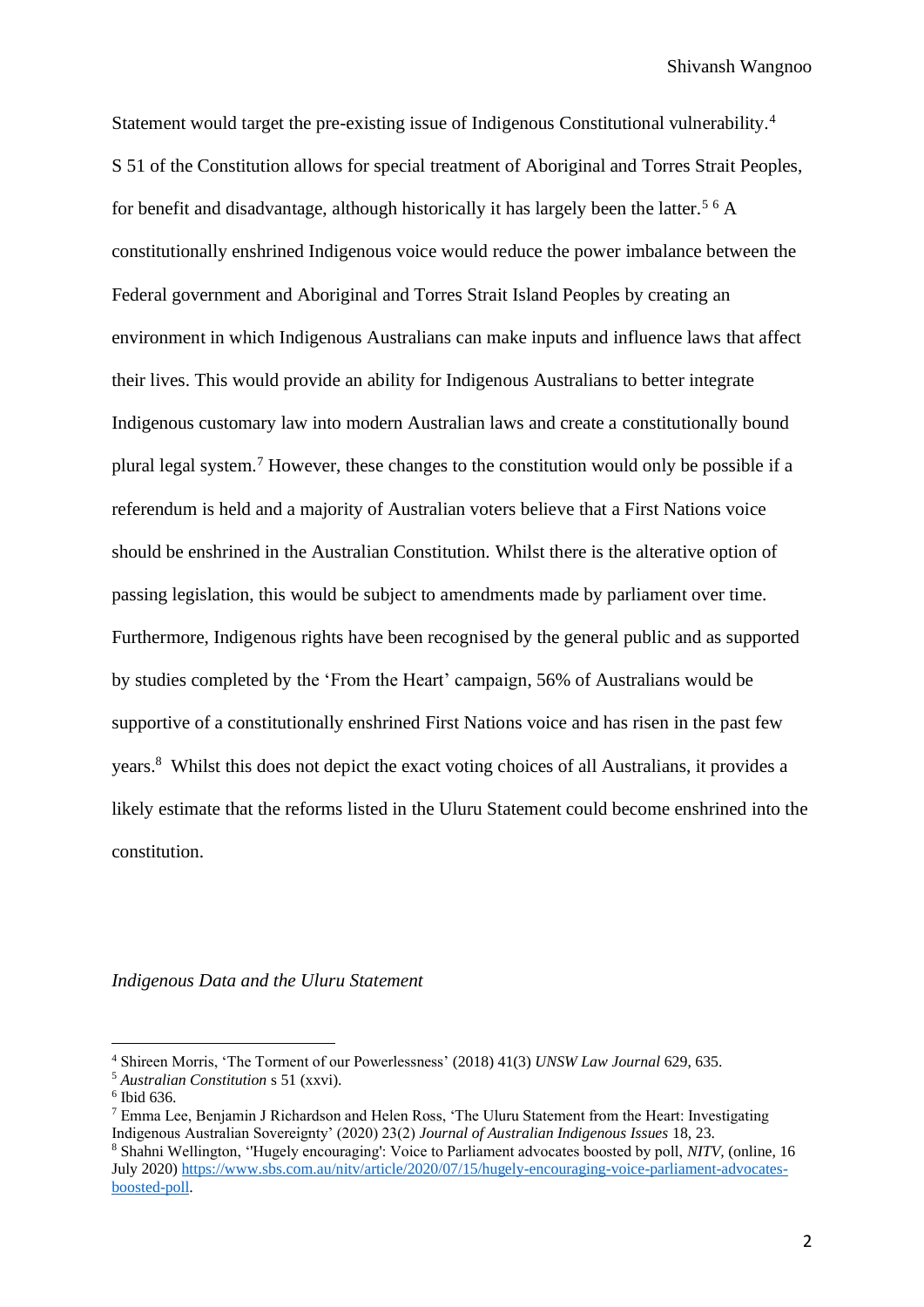The insights brought forward by Larkin and Galloway effectively represent the ideals and the practical purpose behind the Uluru Statement and this paper unequivocally stands by their promotion and justification of the Uluru Statement.<sup>9</sup> As supported by Larkin and Galloway, Indigenous Australians have long been denied their rightful sovereignty and have faced inequality and injustices from the moment Anglo-Australian law was established.<sup>10</sup> Whilst introducing a First Nations voice into governance would be a historic push for Indigenous progression, this would not immediately achieve the Uluru Statement's ambition of an equal society. To achieve these goals, relevant data needs to be collected to quantify the needs of Indigenous Australians and provide measurable targets that will support the First Nation voice and guide policymaking towards real issues faced by Aboriginal and Torres Strait Island People.<sup>11</sup> Hence it is imperative that government agencies such as the Australian Bureau of Statistics support the First Nations voice by providing supplementary data to uncover the true issues battling Indigenous Australians. This is supported by UN expert sessions and forum sessions conducted by the United Nations Permanent Forum on Indigenous Issues that argued that the Indigenous peoples should be given the opportunity to actively participate in the data gathering and the "resulting data should be available for use by them in policy articulation, in planning and in monitoring and evaluation efforts."<sup>12</sup> This substantiates the suggestions made by the Uluru Statement as a First Nations voice would provide Indigenous peoples with a position in which they can make influential decisions on the data gathering and implementation to improve the lives of Indigenous Australians and their communities. Therefore, if the Uluru Statement is implemented and a First Nation voice is implanted into governance, Indigenous Australians would also need to be heavily involved

<sup>9</sup> Dani Larkin and Kate Galloway, 'Uluru Statement from the Heart: Australian Public Law Pluralism' (2018) 30(2) *Bond Law Review* 335.

 $10$  Ibid 339

<sup>11</sup> Maggie Walter, 'The Voice of indigenous Data' [2018] (60) *Griffith Review* 257, 258.

<sup>12</sup> Tahu Kukutai and John Taylor, 'Indigenous Data Sovereignty: Towards an Agenda' (2016) 38(1) *Research Monograph for Aboriginal Economic Policy* 6, 22.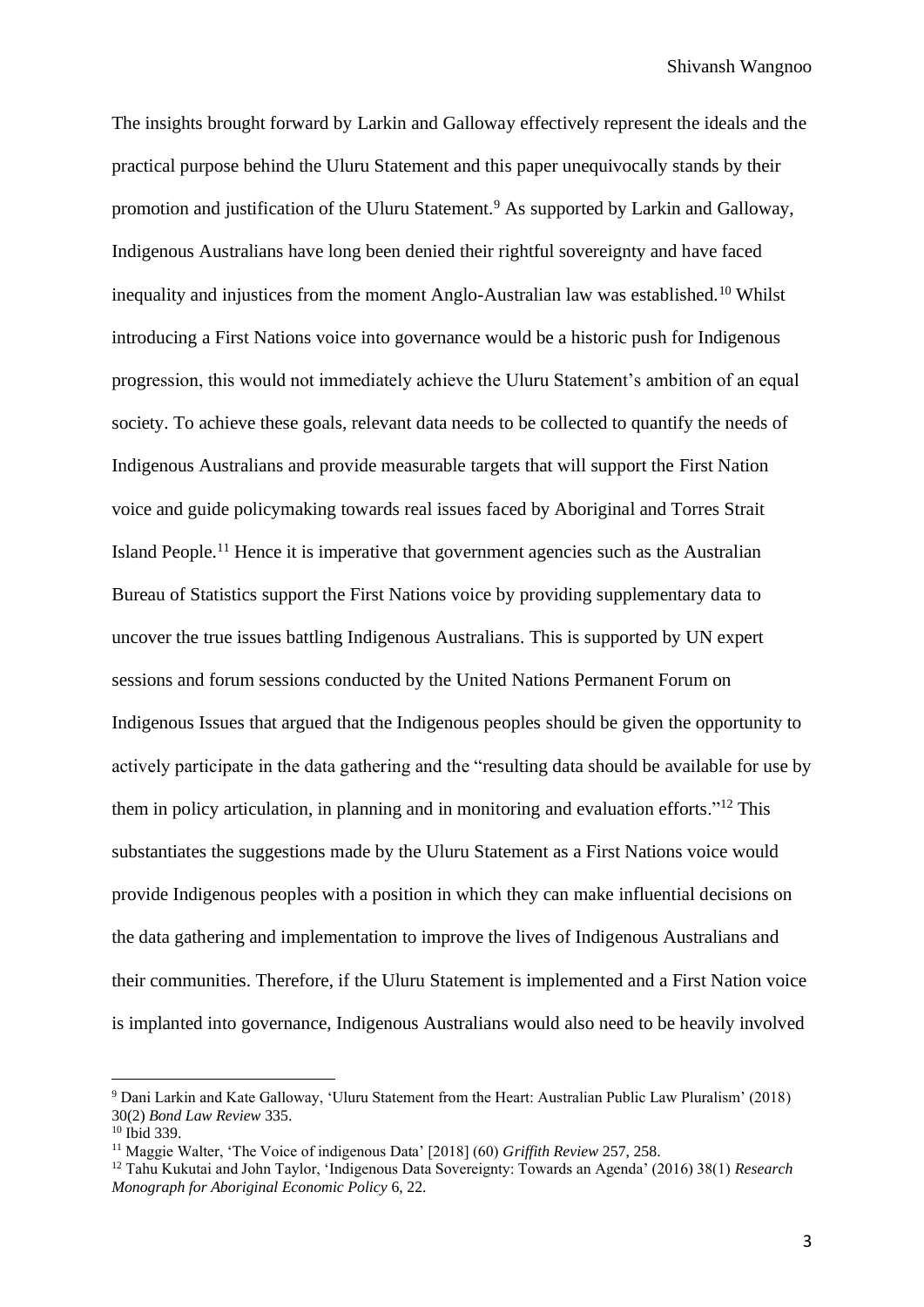in the data analysis of their communities so that the information they are provided is not tainted by organisations that do not fully understand the issues faced by Aboriginal and Torres Strait Island Peoples.

#### *Interactions with Governing Bodies*

A structured procedure in ensuring the proper collection of data regarding Indigenous Australians is strongly complemented by the enactment of the Makarrata Commission. The Makarrata Commission would act as an Indigenous treaty with the Federal Government to rectify the inequalities faced by Indigenous Australians.<sup>13</sup> This interacts well with data collection as having specific issues to solve would provide the Makarrata Commission the ability to interpret and apply the data to best achieve its goal of providing "Indigenous Australians the means of attaining political equality, civic equality, and ultimately the protection of their cultural identity."<sup>14</sup> However, for this to be achieved, the Makarrata Commission must be accepted by Parliament and the Australian public. Larkin and Galloway argue that the Australian Government have failed to acknowledge the immense value of the Makarrata Commission and went on to claim that the Commission would provide an unjust systemic advantage to Aboriginal and Torres Strait Island Peoples. <sup>15</sup> This paper dismisses the notion that Indigenous Australians would unjustly benefit off the Makarrata Commission as the entire premise of the Commission is an opportunity for the Federal Government make reparations for the centuries of mistreatment and injustices faced by Indigenous Australians despite being the traditional owners of this land and never formally ceding their sovereignty.<sup>16</sup> This fundamentally unjust treatment of Indigenous Australians is demonstrated

<sup>13</sup> Referendum Council, *Uluru Statement from the Heart* (2017).

<sup>14</sup> Dani Larkin and Kate Galloway, 'Uluru Statement from the Heart: Australian Public Law Pluralism' (2018) 30(2) *Bond Law Review* 335, 344.

 $15$  Ibid.

<sup>16</sup> Ibid 336.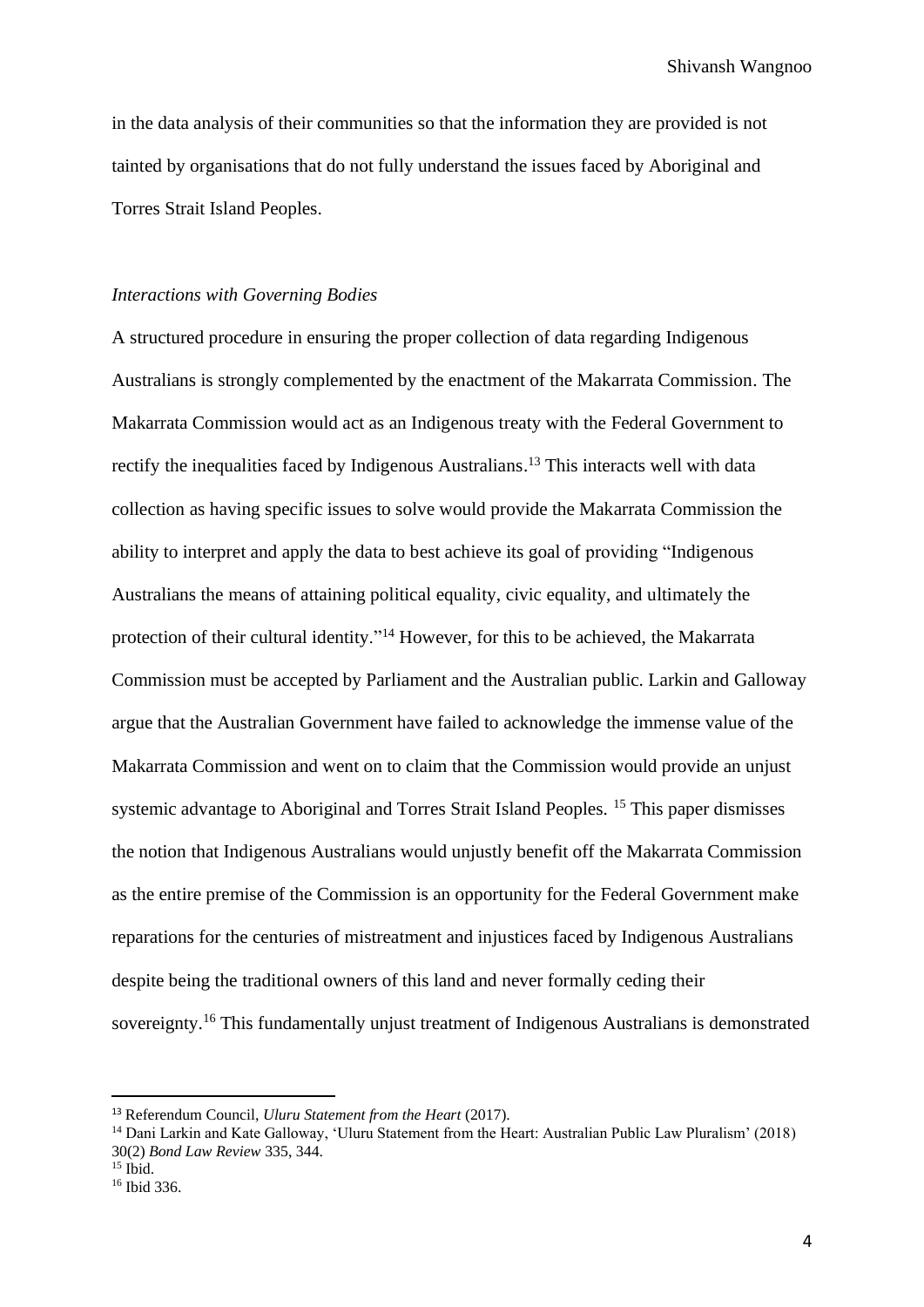in *Kartinyeri v Commonwealth* in which the High Court was unable to concretely state that the 'race power' mentioned in section 51 of the Australian Constitution should only be applied to positively impact Aboriginal and Torres Strait Island Peoples.<sup>17</sup> <sup>18</sup> This exemplifies the inability for governing bodies, both judicial and parliament to acknowledge the injustices faced by Indigenous Australians and have not kept their rights at the forefront of their governance.<sup>19</sup> Furthermore, Indigenous representation creates an environment where Aboriginal and Torres Strait Island Peoples could trust the legal and political systems in Australia and create a positive feedback loop in which more Indigenous Australians enter the conversation to provide the a better outcome for Indigenous Peoples and in turn Australia as a whole.<sup>20</sup> Hence, despite government resistance, a constitutionally enshrined voice to Indigenous Australians would benefit the partnership between the historically disenfranchised Indigenous Australians and parliament that would represent the colonial state of Australia.<sup>21</sup>

#### *Indigenous Representation*

Historically, there has been a major underrepresentation of Indigenous Australians within the legal and political sphere. As such the goals of the Uluru Statement in providing a First nations voice is to attempt to correct the exclusion of Indigenous Australians since the country's foundation.<sup>22</sup> Political participation supplements a significant value to the Indigenous culture: self-determination. By creating institutions that allow for Indigenous representation in parliament, First Nations can be elected to represent the needs of Aboriginal

<sup>17</sup> *Kartinyeri v Commonwealth* (1998) 195 CLR 337.

<sup>18</sup> *Australian Constitution* s 51 (xxvi).

<sup>19</sup> Emma Lee, Benjamin J Richardson and Helen Ross, 'The Uluru Statement from the Heart: Investigating Indigenous Australian Sovereignty' (2020) 23(2) *Journal of Australian Indigenous Issues* 18, 23.

<sup>&</sup>lt;sup>20</sup> Bronwyn Fredericks and Abraham Bradfield, 'More than a Thought Bubble: The Uluru Statement from the Heart and Indigenous Voice to Parliament' (2021) 24(1) *M/C Journal* 1.

<sup>&</sup>lt;sup>21</sup> Jessie J Fleay and Barry Judd, 'The Uluru Statement: A First Nation's perspective of the implications for social reconstructive race relations in Australia' (2019) 12(1) *International Journal of Critical Indigenous Studies1*, 5.

<sup>22</sup> Shireen Morris, 'The Torment of our Powerlessness' (2018) 41(3) *UNSW Law Journal* 629, 646.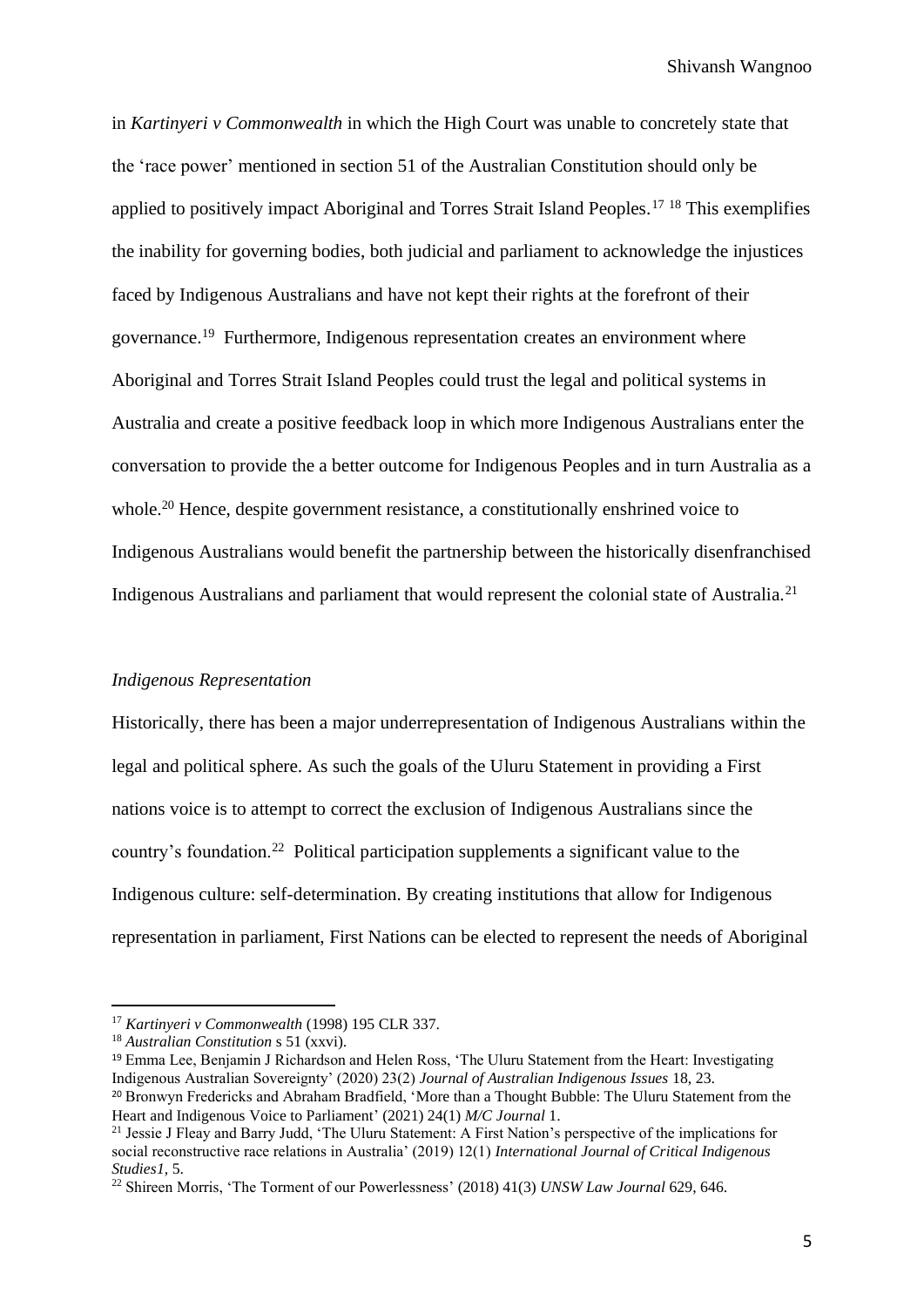and Torres Strait Island Peoples and thereby have a significant impact on the governance of their communities.<sup>23</sup> As per Larkin and Galloway, the Uluru Statement's purpose is in essence, "to remedy the deficit in equality of representation of Indigenous Australians."<sup>24</sup> This statement concisely outlines the purpose of the Uluru Statement and thereby sheds light on the true significance of political representation. This echoes the principles of John Locke who argued that political participation is a means to protecting the ideals of humanity and should be at the forefront of any free and civil society.<sup>25</sup> This exemplifies the necessity for the Uluru Statement to be implemented into law and enshrined into the Australian Constitution to enfranchise Aboriginal and Torres Strait Island Peoples and re-enforce the ideals of a diverse yet equal society.

## *Conclusion*

Ultimately, the Uluru Statement poses ambitious yet necessary goals to create a future where Aboriginal and Torres Strait Island People are no longer disproportionately affected by the legal system and can lessen the pain faced by Indigenous Australians as their cultural identity is threatened by a colonial legal system. Through the involvement of Indigenous Australians into the data gathering and implementing process and applying the collected data to enact the Makarrata Commission, there are many frameworks in place that can support the goals of the Uluru Statement and support its ideals. This paper commends Larkin and Galloway on their effective extrapolation of the Uluru Statement and supports their belief that a pluralistic legal system would best provide Indigenous cultural law the legal protection to remain enshrined in

<sup>&</sup>lt;sup>23</sup> Jessie J Fleay and Barry Judd, 'The Uluru Statement: A First Nation's perspective of the implications for social reconstructive race relations in Australia' (2019) 12(1) *International Journal of Critical Indigenous Studies* 1, 5.

<sup>&</sup>lt;sup>24</sup> Dani Larkin and Kate Galloway, 'Uluru Statement from the Heart: Australian Public Law Pluralism' (2018) 30(2) *Bond Law Review* 335, 343.

<sup>25</sup> Jessie J Fleay and Barry Judd, 'The Uluru Statement: A First Nation's perspective of the implications for social reconstructive race relations in Australia' (2019) 12(1) *International Journal of Critical Indigenous Studies1*, 5.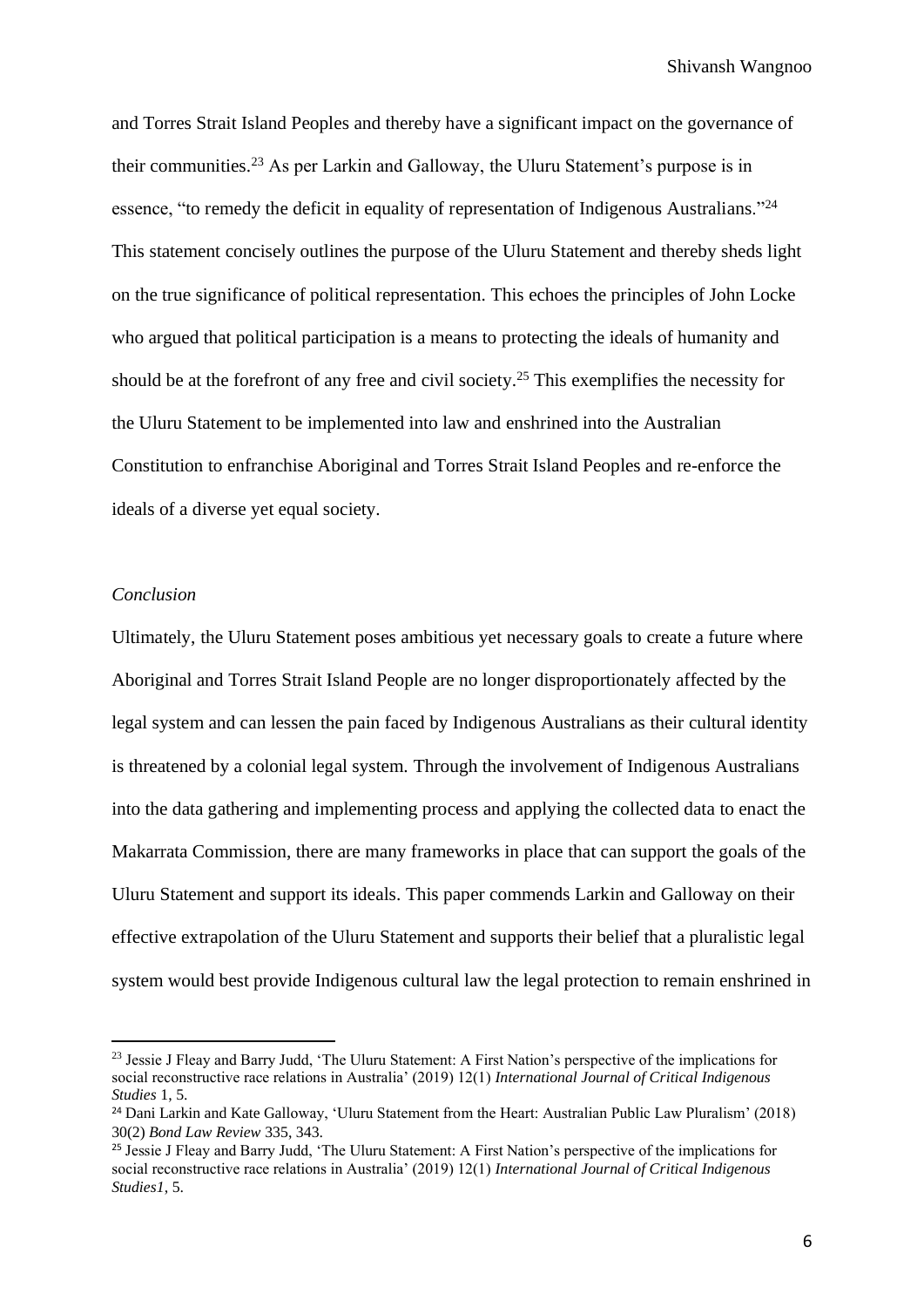Australian public law for generations to come whilst not at all diminishing modern Australian laws.

## **Bibliography**

## **A Articles/Books/Reports**

Davis, Megan, *To Walk in Two Worlds*, The Monthly (online), July 2018 [<https://www.themonthly.com.au/issue/2017/july/1498831200/megan-davis/walk-two](https://www.themonthly.com.au/issue/2017/july/1498831200/megan-davis/walk-two-worlds)[worlds>](https://www.themonthly.com.au/issue/2017/july/1498831200/megan-davis/walk-two-worlds)

Fleay, Jessie J, and Barry Judd, 'The Uluru Statement: A First Nation's perspective of the implications for social reconstructive race relations in Australia' (2019) *12(1) International Journal of Critical Indigenous Studies* 1

Fredericks, Bronwyn, and Abraham Bradfield, 'More than a Thought Bubble: The Uluru Statement from the Heart and Indigenous Voice to Parliament' (2021) 24(1) *M/C Journal* 1 Kukutai, Tahu and John Taylor, 'Indigenous Data Sovereignty: Towards an Agenda' (2016) 38(1) *Research Monograph for Aboriginal Economic Policy* 6

Larkin, Dani and Kate Galloway, 'Uluru Statement from the Heart: Australian Public Law Pluralism' (2018) 30(2) *Bond Law Review* 335

Lee, Emma, Benjamin J Richardson and Helen Ross, 'The Uluru Statement from the Heart: Investigating Indigenous Australian Sovereignty' (2020) 23(2) *Journal of Australian* 

*Indigenous Issues* 18

Morris, Sheerin, 'The Torment of our Powerlessness' (2018) 41(3) *UNSW Law Journal* 629. Walter, Maggie, 'The Voice of indigenous Data' [2018] (60) *Griffith Review* 257

Wellington, Shahni,''Hugely encouraging': Voice to Parliament advocates boosted by poll,

*NITV,* (online, 16 July 2020) [https://www.sbs.com.au/nitv/article/2020/07/15/hugely-](https://www.sbs.com.au/nitv/article/2020/07/15/hugely-encouraging-voice-parliament-advocates-boosted-poll)

[encouraging-voice-parliament-advocates-boosted-poll](https://www.sbs.com.au/nitv/article/2020/07/15/hugely-encouraging-voice-parliament-advocates-boosted-poll)